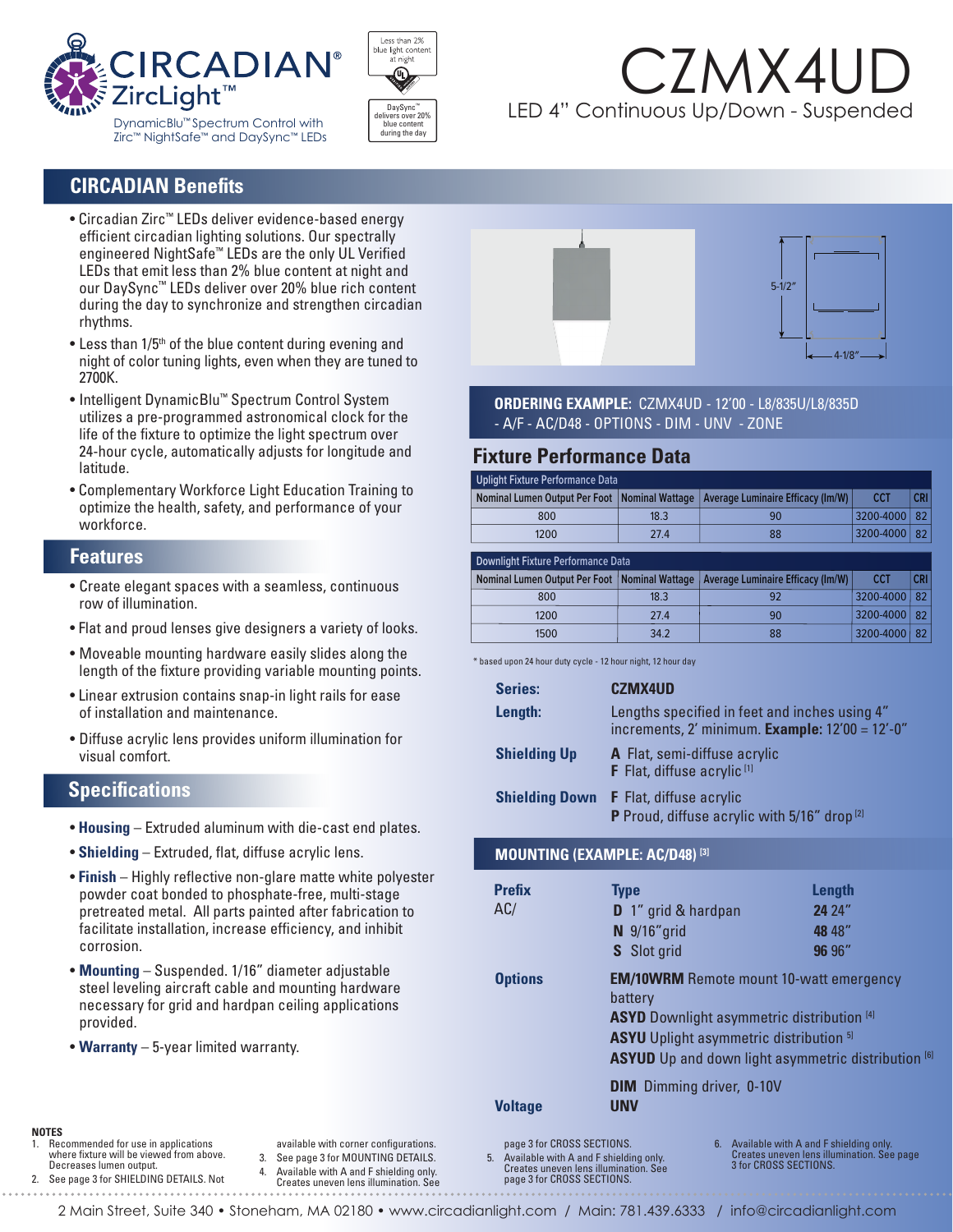





#### **Photometry**

**CZMX4UD-4'00-L8/835U/L8/835D-A/F-DIM** Total Luminaire Output: 6732 lumens; 56.8 Watts | Efficacy: 119 lm/W | 80 CRI; 3500K CCT



CZMX4UD-4'00-L8/835U/L8/835D/ASYUD-DIM-UNV Total Luminaire Output: 6501 lumens; 58.4 Watts | Efficacy: 111 lm/W | 80 CRI; 3500K CCT